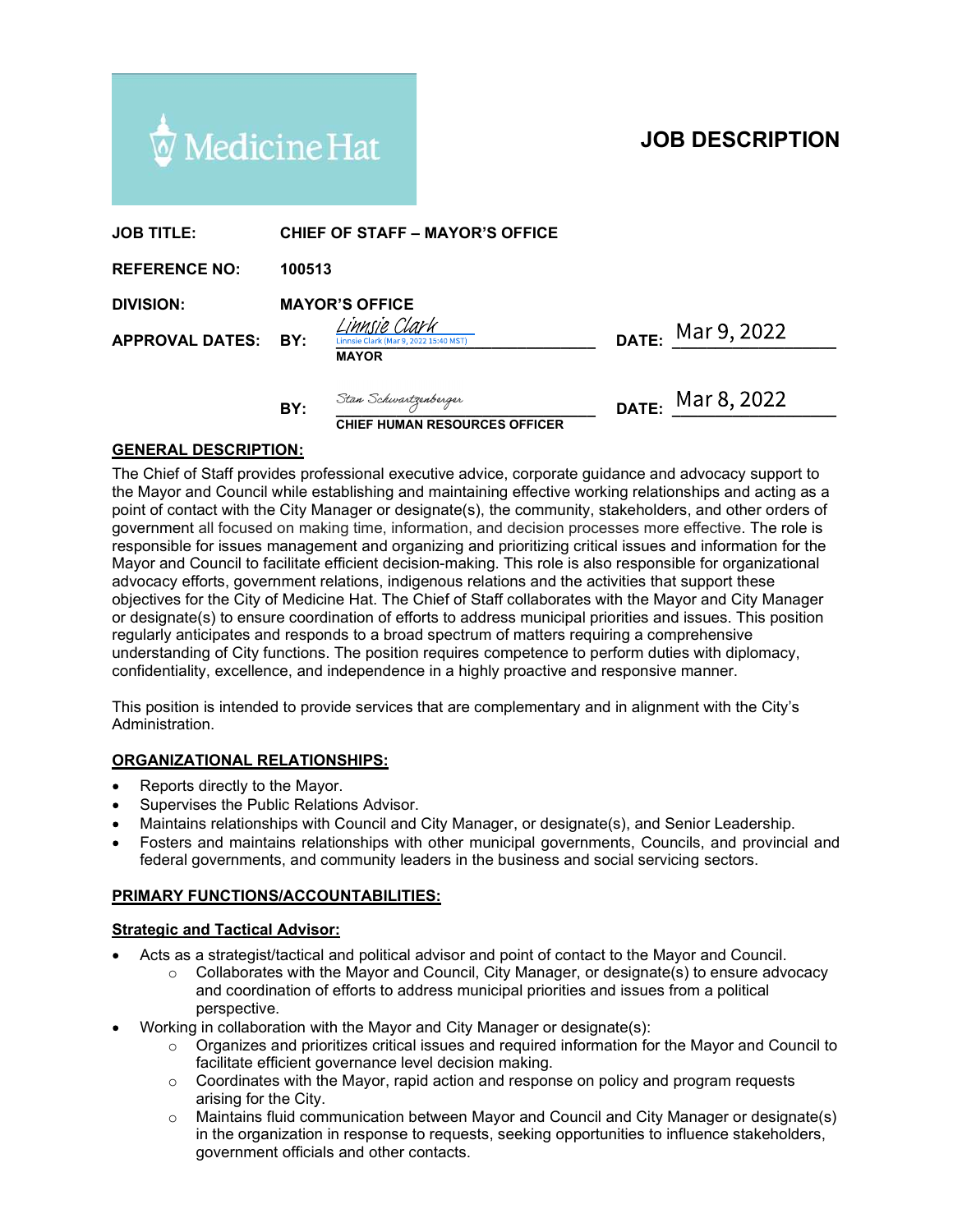- OF STAFF MAYOR'S OFFICE<br>
Page 2<br>
Seeks relevant facts and information by conducting research and contacting various internal<br>
and external stakeholders, analyze the information by identifying options and priorities and<br> and external stakeholders, analyze the information by identifying options and priorities and provides verbal or written briefings to the Mayor.
- $\circ$  Actively plans, coordinates, and participates in strategic activities involving the Mayor and Council.
- $\circ$  Ensures Mayor and Council are appropriately briefed on pressing concerns, and public events by tracking and anticipating community inputs relating to municipal and other levels of government priorities and activities. Coordinates and implements effective issues management processes for the Office of the Mayor and Council.
- o Prioritize, identify and recommend to Mayor and Council, new and revised policies and strategies including communicating policy priorities to the appropriate internal or external entity.
- o Prepares the Mayor and Council for important meetings and events.
- $\circ$  Executes communications, social media, marketing strategies in conjunction with Public Relations Advisor.
- o Drafts, reviews, or edits briefing materials for the Mayor and Council.
- Other duties as required.

# Communication and Research Support:

- Working in collaboration with the Mayor and City Manager or designate(s):
	- $\circ$  Acts as the liaison between Mayor and other stakeholders to ensure consistent communication and involvement or decision-making in a timely manner.
- $\circ$  Coordinates and executes Council traditional and social media and related City communication strategies in collaboration with Public Relations Advisor and the City Manager or designate(s). Develops are continguous and the Mayor and Council.<br>
Other duties as required.<br>
Working in collaboration with the Mayor and City Manager or designate(s):<br>
working in collaboration with the Mayor and Otivy Amager or designa
	- $\circ$  Works with City Manager or designate(s) and the Public Relations Advisor to provide social media and media relations content to Mayor and Council, including print literature, news media and website content.
	- $\circ$  Conducts research and stakeholder engagement on topics relating to Council and committee work.
	- $\circ$  Solicits opportunities to raise the City's profile and generate positive media opportunities.<br> $\circ$  Researches and composes confidential reports, briefing notes, and position papers.
	- Researches and composes confidential reports, briefing notes, and position papers, messages, general correspondence and responds to inquiries.
	- $\circ$  Plans and updates the Mayor and Council about community feedback, upcoming events, and ongoing files.

#### Political Support:

- government, opposition, and civil service at the federal, provincial, and municipal levels, stewarding of all three levels of government to develop key City supporters in both government and opposition:
	- $\circ$  Develops a coordinated lobbying strategy, including appropriate systems to measure, track and report the status of the City's government relations initiatives and mandates.
	- o Facilitates communication of the City's plans, achievements, needs, activities, concerns, and proposals to government officials and media.
	- $\circ$  Identifies opportunities for the City to participate in and influence the development of public policy, government initiatives and programs in areas central to the City's mandate and acts as a strategic political advisor to the Mayor and Council.
	- o Proactively highlights the achievements of the City, Mayor and Council.
	- $\circ$  Proactively enhances the profile of the City with other levels of government.
	- o Facilitates and coordinates City visits with and by public office holders.
	- o Analyzes the impact of government policies and legislation on the City.
	- $\circ$  Ensures the Mayor and Council are aware of relevant government policies, initiatives, development of programs, announcements, and legislation in areas central to the City's mandate.
	- $\circ$  Ensures the Council members in government relations activities are aware of due process and expectations and ensures compliance with provincial and federal rules and regulations when necessary.
	- $\circ$  Ensures the Mayor and Council are aware of government initiatives and programs in areas central to the City's mandate.